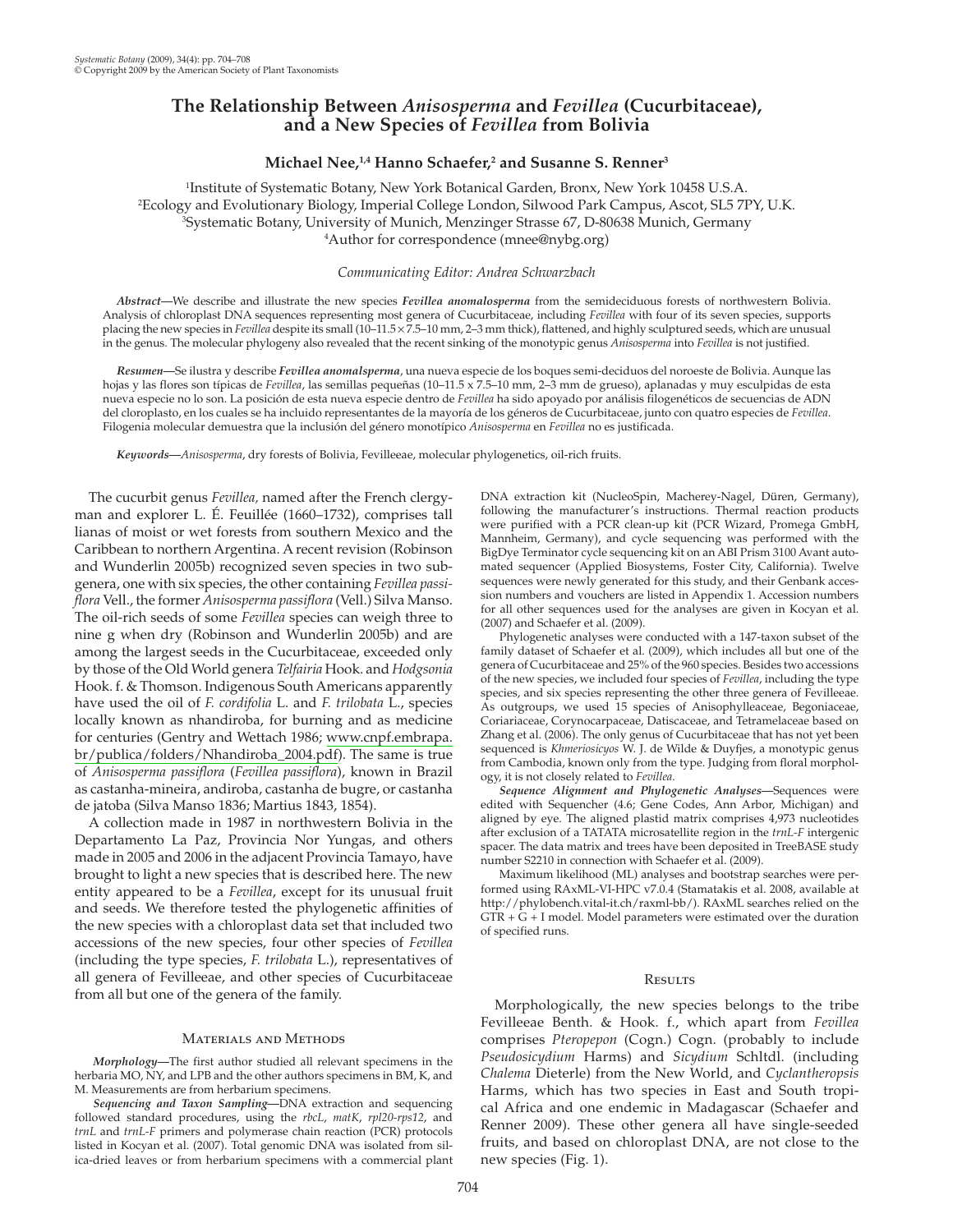

FIG. 1. Condensed version of a maximum likelihood phylogram for 147 taxa (only 24 shown), including representatives of all but one genus of Cucurbitaceae (Schaefer et al. 2009; this study). Likelihood bootstrap values >60% are shown at the nodes. The two accessions of Fevillea anomalosperma M. Nee are nested within the Fevillea clade, while the accession of Anisosperma (Fevillea) passiflora is not.

The tendrils of Fevillea anomalosperma are simple, and hence the characteristic of tendrils spiraling both above and below the point of branching, typical of many species of Fevilleeae, is not applicable. The presence of five free, bilocular anthers in *Fevillea* (and the new species) is unique for the family (Robinson and Wunderlin 2005b), but without pistillate flowers, we cannot assess whether the new species has the three free styles characterizing early-diverging Cucurbitaceae. The apparently capsular fruits of F. anomalosperma are similar to those of Siolmatra Baill. (Robinson and Wunderlin 2005a), a genus of two species that have fruits with three to six flattened, winged seeds and that occur in southern Amazonian forests as well as the dry forest to the south. Molecular data support *Siolmatra* as being sister to the monotypic Asian Zanonia L., with both then sister to a clade of African and Madagascan genera (Kocyan et al. 2007; Schaefer et al. 2009).

Robinson and Wunderlin (2005b) divided Fevillea into the typical subgenus Fevillea, with six species, and a monotypic subgenus Anisosperma (Silva Manso) G. Rob. & Wunderlin. Our new species most closely resembles species in subgenus Fevillea. The leaves and male inflorescences of F. anomalosperma are almost identical to those of F. trilobata from eastern Brazil. However, the pedicels in *F. trilobata* are prominently glandular in the distal half, and the flowers are greenish white, while in F. anomalosperma the pedicels are glabrous and the flowers are dull dark reddish (Fig. 2). Unfortunately, the fruits of F. trilobata are not well known (Robinson and Wunderlin 2005b). Another species in subgenus Fevillea, F. cordifolia, has flowers of exactly the same form and dull reddish-brown color as those of *F. anomalosperma*, but differs as indicated in the key.

Three species of Fevillea overlap the range of F. anomalosperma in Bolivia (Nee unpubl. data): Fevillea cordifolia, F. pergamentacea (Kuntze) Cogn., and F. pedatifolia (Cogn.) C. Jeffrey. All three have subglobose fruits 6–13 cm in diameter and 6-16 cm long with lenticular seeds 3.5-6 cm wide and 1-2.5 cm thick (Robinson and Wunderlin 2005b), different from the fruits of F. anomalosperma. The distinct testa structure, however, seems to be similar in all four species. The fruits of F. pedatifolia (as F. peruviana (Huber) C. Jeffrey) were described as dry capsules (Jeffrey 1962) based on herbarium material of Krukoff 8466, and in Robinson and Wunderlin (2005b) there is a personal communication from A. Gentry indicating that the fruits may have circumscissile dehiscence around the hypanthium lip scar. In the carpological collection at Kew, only fruits of F. cordifolia show these openings, but not the collections of F. pedatifolia. The fruits of F. passiflora might open by longitudinal splitting of the fruit walls, but this is more likely an artifact of drying. The fruit of F. anomalosperma appears to dehisce apically, and the few available fruits look as if a lid had fallen off (although none are preserved).

The second subgenus of *Fevillea* in the treatment of Robinson and Wunderlin (2005b) contained only F. passiflora Vell. (Anisosperma passiflora (Vell.) Silva Manso) from eastern Brazil, a species with simple, entire leaves that lacks glandular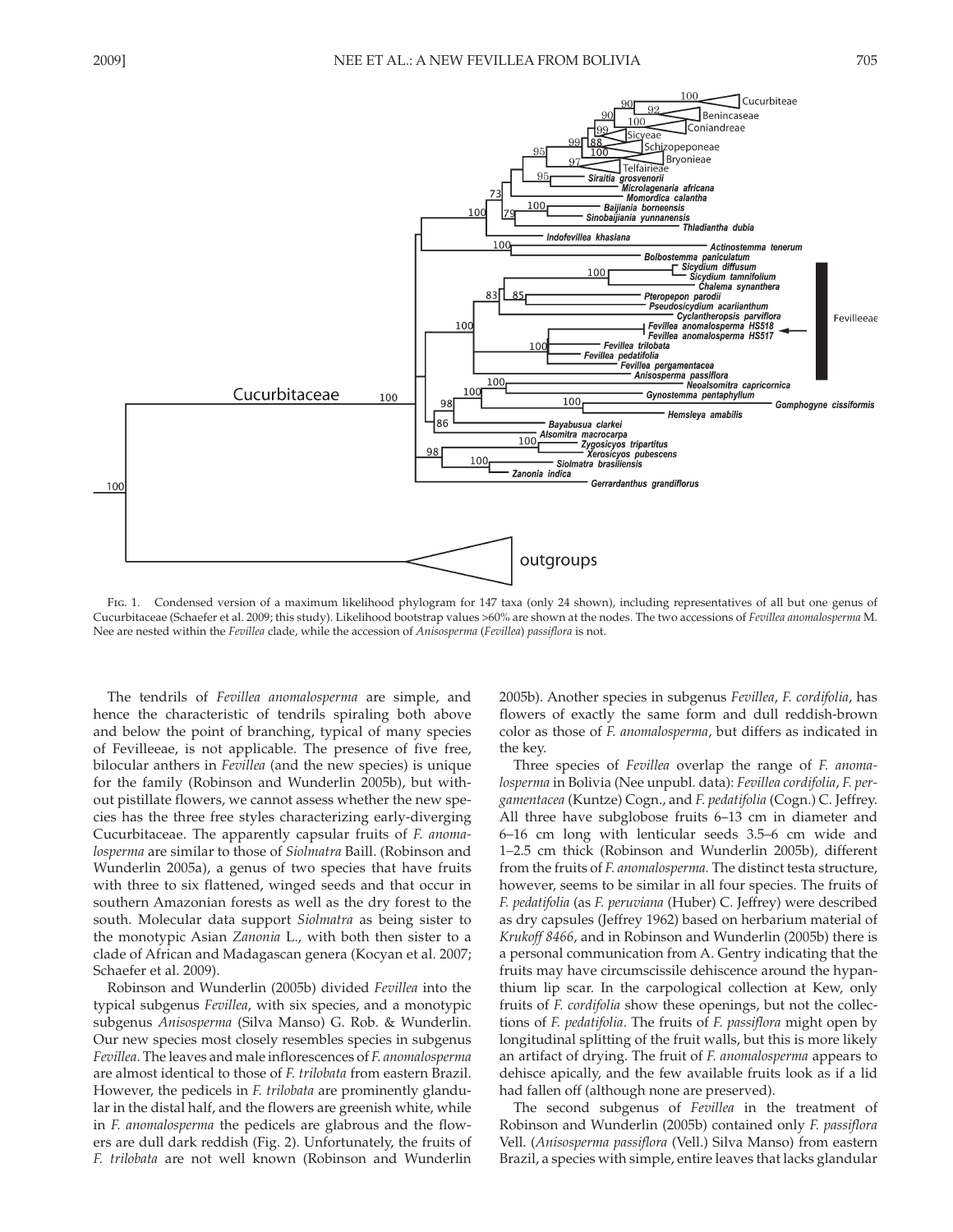

FIG. 2. Fevillea anomalosperma. Leaf and a detached staminate flower. Euentes & Miranda 10893

calycine squamellae and medial adaxial appendages on the corolla lobes. Fruits of this species are ovoid or oblong, subtrigonous, and shortly apiculate, not zonate above the middle as in species of Fevillea. The ovary of F. passiflora is thus fully inferior, and the seeds are suborbicular, compressed, 3.5-3.5 cm long, 3-4 cm wide, and ca. 1.5 cm thick (Robinson and Wunderlin 2005b).

The 147-taxon DNA sequence matrix yielded a reasonably well-resolved phylogram of which we show a condensed version that focuses on Fevilleeae and close relatives (Fig. 1). Our new Bolivian species is nested within Fevillea subgenus Fevillea, which is sister to a clade comprising Sicydium, Pteropepon, and Cyclantheropsis. Anisosperma passiflora does not cluster with the other species of Fevillea but instead forms a polytomy with Fevillea and the Sicydium clade. We are therefore satisfied that the new Bolivian species F. anomalosperma is correctly placed in the genus Fevillea. The phylogenetic placement of F. passiflora, however, together with its morphological and genetic distinctness (the latter evident from the relative branch lengths in the phylogram, Fig. 1), requires ranking this species as a separate genus. This also has the advantage of preserving the usage accepted in numerous ecological and phytochemical studies, as well as legislation for the protection of nature in the State of São Paulo (e.g. Resolução nº 48, de 21/09/04. Publica lista preliminar das espécies da vegetação do Estado de São Paulo ameaçadas de extinção. Available online.)

#### **TAXONOMIC TREATMENT**

### KEY TO THE GENERA OF TRIBE FEVILLEEAE IN SOUTH AMERICA AND TO THE SPECIES OF FEVILLEA IN BOLIVIA

|    | 2. Leaves without paired gland-like foliar outgrowths on petiole; fruit an elongate capsule 3.5-4.5 × 2-3 cm, apically dehiscent; seeds 3-6, apically  |
|----|--------------------------------------------------------------------------------------------------------------------------------------------------------|
|    | 2. Leaves with paired gland-like foliar outgrowths near apex of petiole but separate from petiolules; fruit subglobose, apparently indehiscent or      |
|    | perhaps circumscissile; seeds ca. 12, axile in the three locules, flattened-lenticular, 4–5 cm in diameter, 1.5–2.5 cm thick, the wing-like margin     |
|    |                                                                                                                                                        |
|    |                                                                                                                                                        |
|    |                                                                                                                                                        |
|    | 4.                                                                                                                                                     |
|    | Fruit a dry flattened samara, surrounded by a wing, 1.5–1.6 × 1.4–1.8 cm and retuse at both ends (P. parodii Mart. Crov.) or 7.8–9. × 6.6–7.1 cm<br>4. |
|    |                                                                                                                                                        |
| 3. |                                                                                                                                                        |
|    |                                                                                                                                                        |
|    | 5.                                                                                                                                                     |
|    | 6. Leaves with paired gland-like foliar outgrowths near apex of petiole but separate from the blade, or the outgrowths at base of blade and            |
|    |                                                                                                                                                        |
|    | 7. Leaves with 2 paired gland-like foliar outgrowths near apex of petiole but separate from blade  Fevillea pedatifolia                                |
|    | 7. Leaves with 2 paired gland-like foliar outgrowths at base of blade and insertion of petiole  Fevillea pergamentacea                                 |
|    | Leaves without paired gland-like foliar outgrowths near base of blade and insertion of petiole, but with thickened glandular zones at<br>6.            |
|    |                                                                                                                                                        |
|    | 8. Fruit probably a capsule, narrowly campanulate, $3.5-4.5 \times 3$ cm, the dehiscence not certain, perhaps with a dehiscent cap; seeds ca.          |
|    | 17, irregularly ovate, $1.0-1.15 \times 0.75-1.0$ cm, 0.2-0.3 cm thick, irregularly sculptured with raised protuberances, these projected              |
|    |                                                                                                                                                        |
|    | 8. Fruit a coriaceous pepo, subglobose, 10-12 cm in diameter, 10-16 cm long; seeds ca. 12, suborbicular, irregularly flattened-lenticular,             |
|    |                                                                                                                                                        |

Fevillea anomalosperma M. Nee, sp. nov.-TYPE: Bolivia. La Paz: Prov. Franz Tamayo, Parque Nacional Madidi, Río Tuichi, Arroyo Pintata, 14°25'43"S, 68°35'16"W, 250 m, 5 Dec 2005 (& fl), A. Araujo-M., A. Poma, P. Garagorri, S. Paredes & E. Cuevas 2680 (holotype: LPB!; isotypes: MO 6100168!, NY!).

Liana, ut videtur herbacea, dioica? Folia matura membranacea, glabra, 3-5-lobata, lobi apice glandulosi. Flores masculi 5 anthera liberis, 2-locularibus. Fructus capsularis?, apice dehiscens?, campanulatus,  $4.5 \times 3$  cm, cartaceo-coriaceus. Semina 10-11.5 mm longa, 7.5-10 mm lata, 2-3 mm crassa, complanata, grosse sculpta, fuliginosa.

Lianas, dioecious?, the stems herbaceous, 1.5-2.5 mm in diameter when dry and ridged, the youngest parts minutely furfuraceous-pubescent with hairs ca. 0.1 mm long, immediately glabrescent. Leaves alternate; pedicels 1.2-2.4 cm long, sometimes twisted at the base; tendrils simple, 9–12 cm long, coiled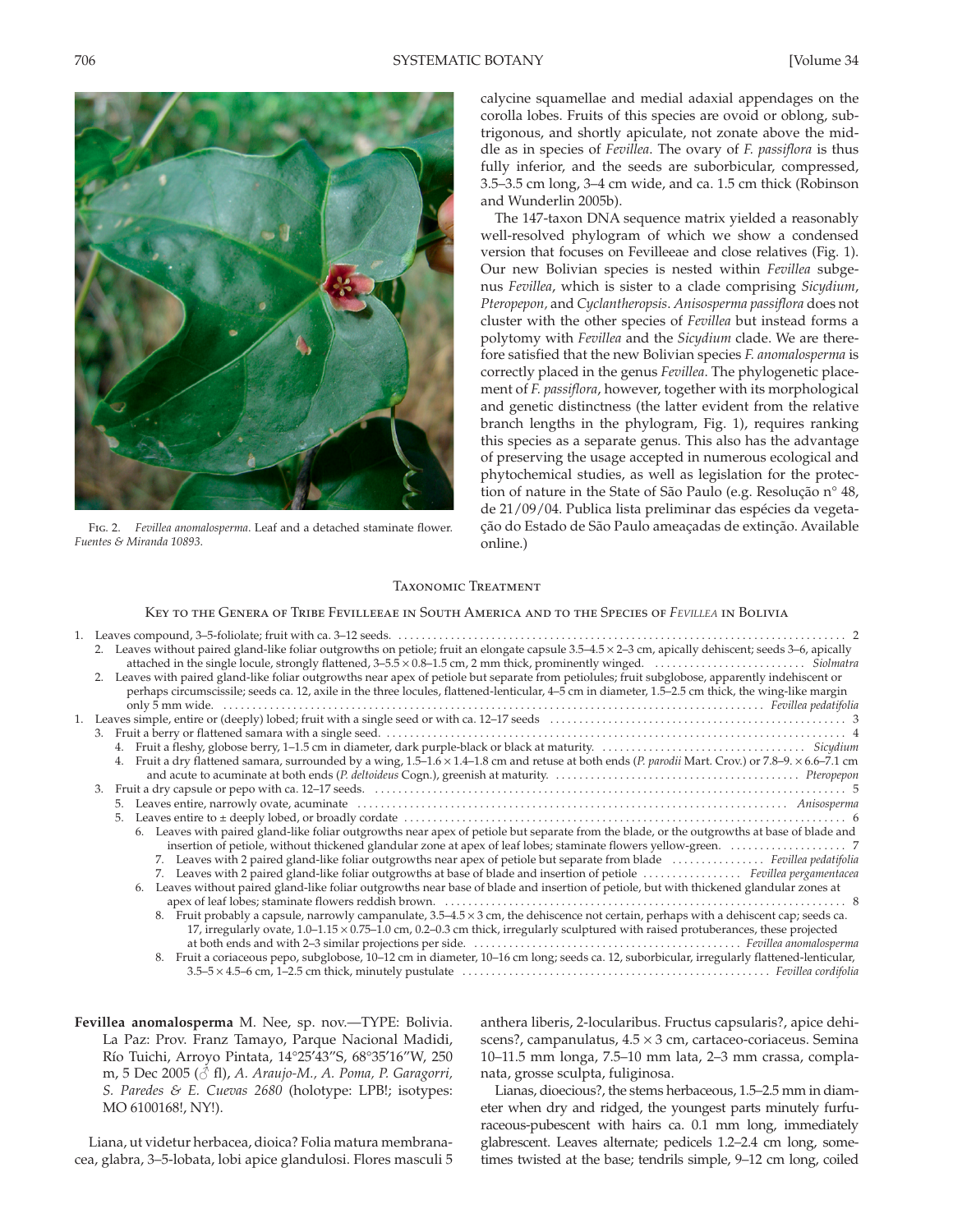

FIG. 3. Fevillea anomalosperma. A. Staminate inflorescence. B. Staminate flower in abaxial (above) and adaxial (below) views. C. Staminate flower detail of five free stamens and abaxial view of one anther with two locules. D. Habit of stem with one fruit. E. Seed. A-C Cayola 1729 (NY); D-E Araujo-M. et al. 2680 (isotype NY).